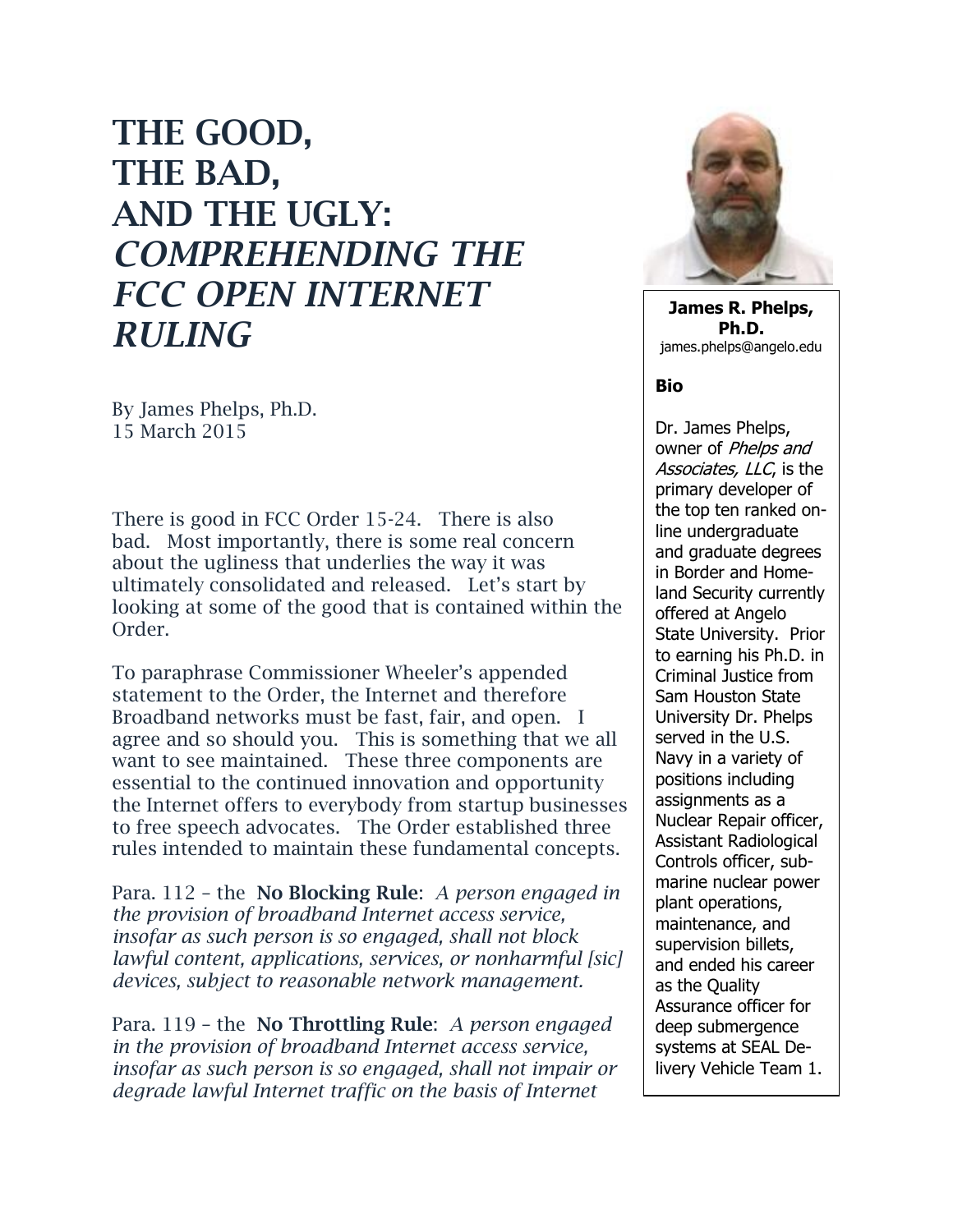*content, application, or service, or use of a non-harmful device, subject to reasonable network management.*

Para. 125 – the **No Paid Prioritization Rule**: *A person engaged in the provision of broadband Internet access service, insofar as such person is so engaged, shall not engage in paid prioritization. "Paid prioritization" refers to the management of a broadband provider's network to directly or indirectly favor some traffic over other traffic, including through use of techniques such as traffic shaping, prioritization, resource reservation, or other forms of preferential traffic management, either (a) in exchange for consideration (monetary or otherwise) from a third party, or (b) to benefit an affiliated entity.*

If this were where the rule making left off, rather than where it began, then establishing rules for the Internet would make sense. Unfortunately, the FCC went about establishing these rules by claiming potential threats and violations from all manner of beastly origins as their justification for moving forward – and moving beyond the fundamentals of Net Neutrality.

It is the fear mongering that leads a reader to see that this particular rule making goes beyond addressing standards that level the playing field and delves into a terrifying potential apocalypse of which there is no reported evidence. As noted by Commissioner Clyburn, without these rules any Broadband provider could curtail free speech by throttling or blocking content, or through the extraction of restrictive tolls. This would reduce the Internet in the United States to a similarity with police states worldwide – where the service provider restricts speech and access based on their own concepts of acceptable content. Am I afraid that my BIAS will throttle my speed, or block my access to content or applications? Sometimes it seems that I ought to have those fears. Most of the time it doesn't. Why? Well, just because it hasn't happened in the U.S. before doesn't mean it won't happen in the future. Think about it, our corporations are clearly modeled on the dictatorships of Myanmar and Syria or the theocracies of Saudi Arabia and Iran. If their governments can throttle and block the Internet whenever they want – surely U.S. businesses would do so to maintain a certain political mindset of their consumers?

Commissioner Rosenworcel adds to the fear mongering in her succinct argument that: "We cannot have a two-tiered Internet with fast lanes that speed the traffic of the privileged and leave the rest of us lagging behind. We cannot have gatekeepers who tell us what we can and cannot do and where we can and cannot go online. And we do not need blocking, throttling, and paid prioritization schemes that undermine the Internet as we know it" (FCC 15-24, p. 320). She's right! But there is no evidence this has happened or will happen.

In fact, I'd be happy to pay a bit more for faster service if my BIAS could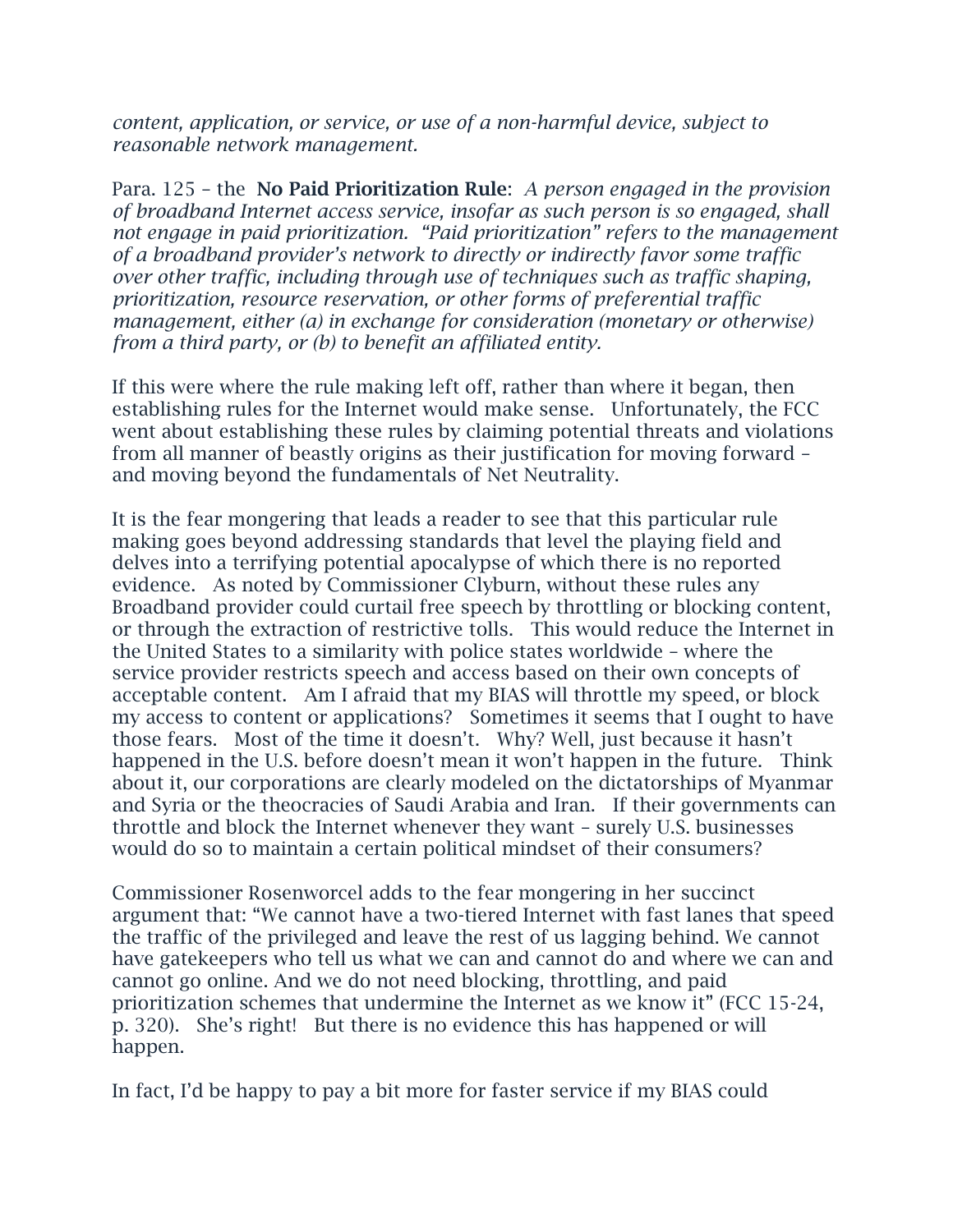provide it. As a professor I teach online, and do research and writing using online assets and information sources. Sustained high-speed access is particularly important when I'm conducting online courses or researching a topic – but this is when I'm competing with all those people accessing Netflix and Amazon Prime movies and games. The throttling problem addressed in the FCC Order isn't the real problem. Instead, the order should have prohibited the throttling of information suppliers (which it does) while concurrently allowing a BIAS to allow consumers to select their speed and pay an associated premium for faster connectivity. Unfortunately, it doesn't address or allow the later proposition.

Commissioner Pai writes that this Order will result in higher costs, slower service, stifle competition, particularly resulting in the loss of small competitors in the rural arena. He's right in that the burden of complying with Title II regulations and micromanagement could wipe out many small businesses through being taxed as telecommunications providers. That the majority in this 3-2 FCC decision based their argument on the application of Title II to Broadband providers as essential to prevent a hypothetical list of problems that have few real examples to fall upon is just plain ludicrous.

The Order specifically defines broadband Internet access service as:

*A mass-market retail service by wire or radio that provides the capability to transmit data to and receive data from all or substantially all Internet endpoints, including any capabilities that are incidental to and enable the operation of the communications service, but excluding dial-up Internet access service. This term also encompasses any service that the Commission finds to be providing a functional equivalent of the service described in the previous sentence, or that is used to evade the protections set forth in this Part.* (FCC 15-24, p. 10)

It goes on to apply Title II to BOTH fixed and mobile BIAS (FCC 15-24, pp. 14, 15, & 22).

Pai states that, "Title II is not just a solution in search of a problem – it's a government solution that creates a real-world problem" (FCC 15-24, p. 334). Pai goes on to address many faults in the rule making process where the rules proposed in the 2014 Notice of Proposed Rule Making (NPRM 14-28) differ from the final rules adopted in this Order. He also attacks the very premise that the FCC has the authority to reclassify BIAS and mobile BIAS as a Title II telecommunications service, essentially utilizing his dissent as a forum for building an evidentiary case for future court challenges to this Order.

Commissioner Pai's dissent aggressively charges what is clearly stated within the order – the forbearance on Universal Service Fees is only temporary. You know what USFs are – they are the charges that make having a telephone more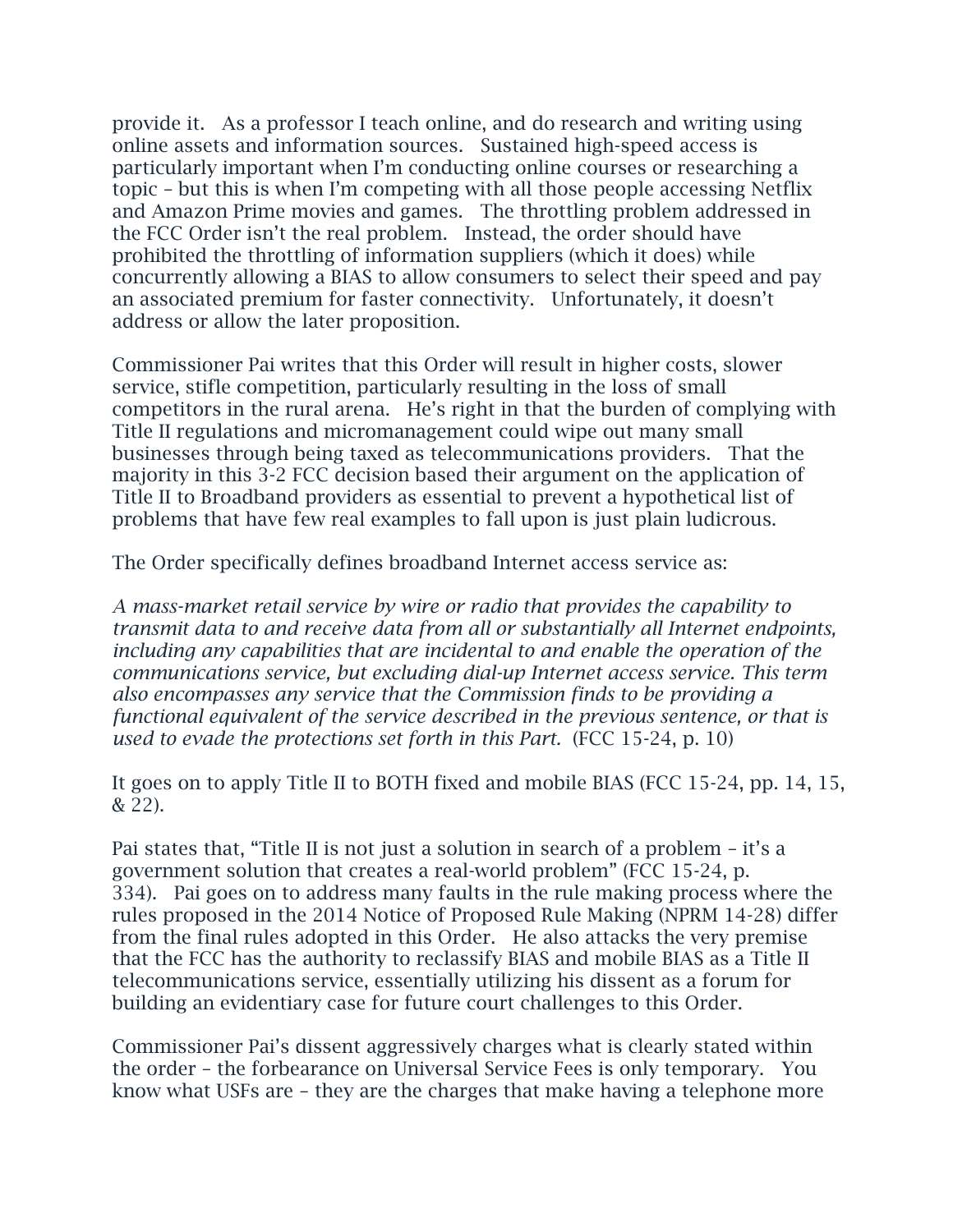expensive than actually using the telephone. USF will ultimately be applied to BIAS and consumer costs will concurrently rise. When it comes to this new Order addressing broadband, Pai writes, "More new taxes are coming. It is just a matter of when" (FCC 15-24, p. 326). That's a fact – Jack! The stage is set for the imposition of user fees, access fees, local, state, and federal communications taxes, etc. It's just a matter of time – and we don't know how long it will be before these get implemented. The forbearance of these is always left open ended. They could be implemented, tomorrow, next month, or just prior to the next election cycle – whenever it is most expedient for the party in power to do so.

Now for the ugly that you've all been waiting for. The application of Title II status to fixed and mobile Broadband providers making them regulated common carriage systems is a direct refutation of decades of FCC rule making and Congressional legislation. That it originated as an afterthought in the 2014 NPRM as a point for future discussion is instructive.

Commissioner O'Rielly notes in the opening of his dissent that the application of Title II has been intentionally hidden from public view and imposed without sufficient consideration, saying, "It is fauxbearance: all of Title II applied through the backdoor of sections 201 and 202 of the Act, and section 706 of the 1996 Act. Moreover, all of it is premised on a mythical "virtuous cycle"—not actual harms to edge providers or consumers" (FCC 15-24, p. 385). Seems like there is some dissention within the ranks when it comes to how Title II was applied to the Internet.

When President Obama made it a clear component of what his plans were for regulating the Internet  $[1]$  – the process at the FCC suddenly went underground. The White House never released its regulation plan for the Internet, but provided it in secret to only a select few of the FCC hierarchy.[2] That plan still has never been released for public scrutiny. Yet we suddenly see the FCC Chairman and the Democratic Commissioners supported by Democrats in Congress endorsing a complete government takeover of the Internet through application of Title II?[3] Sounds a little fishy to me.

Thousands of pages and hours of sound bytes will be produced arguing about FCC Order 15-24 establishing an Open Internet. The simplest expression of what all this really means comes from Commissioner Pai who notes, "I am optimistic that we will look back on today's vote as an aberration, a temporary deviation from the bipartisan path that has served us so well. I don't know whether this plan will be vacated by a court, reversed by Congress, or overturned by a future Commission. But I do believe that its days are numbered." (FCC 15-24, p. 384).